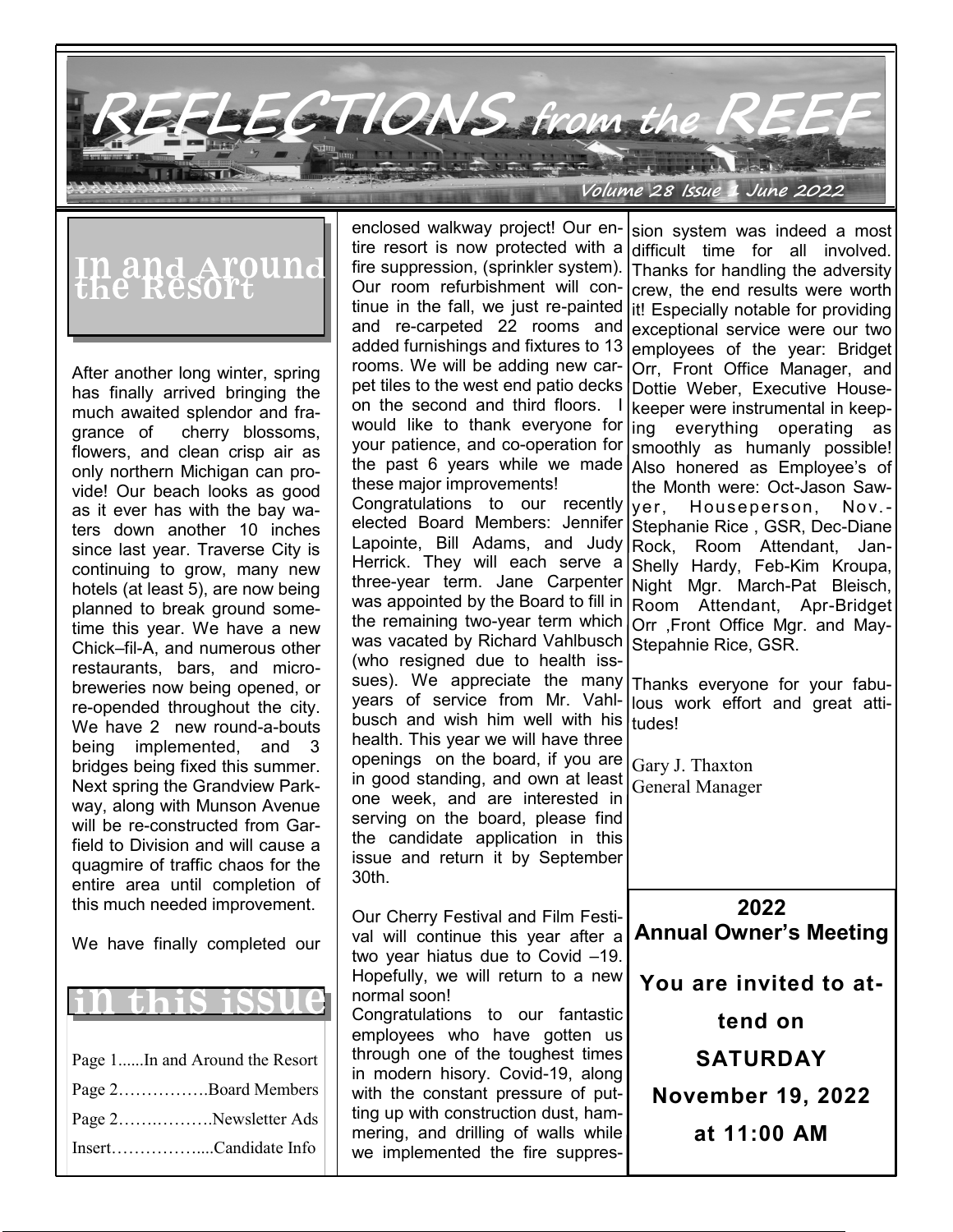| <b>WANT TO BUY</b>                                                                                          | <b>Pinestead Reef Owners Association</b><br>2021-2022 Board of Directors                                                                                          |                                                                                                                 |                                                                                                                                |  |
|-------------------------------------------------------------------------------------------------------------|-------------------------------------------------------------------------------------------------------------------------------------------------------------------|-----------------------------------------------------------------------------------------------------------------|--------------------------------------------------------------------------------------------------------------------------------|--|
| Owner wishes to buy<br>2 bedroom unit                                                                       |                                                                                                                                                                   |                                                                                                                 | <b>Term Expires</b>                                                                                                            |  |
| <b>Week 26-36</b>                                                                                           | <b>Mark Hawley</b>                                                                                                                                                | President                                                                                                       | 2022                                                                                                                           |  |
| <b>Can close Immediately</b>                                                                                | Karen Kehrwecker                                                                                                                                                  | <b>Vice President</b>                                                                                           | 2023                                                                                                                           |  |
| <b>Gayle Thompson</b><br>248-534-7893                                                                       | <b>Jennifer LaPointe</b>                                                                                                                                          | Secretary                                                                                                       | 2024                                                                                                                           |  |
|                                                                                                             | John Beauchamp                                                                                                                                                    | <b>Treasurer</b>                                                                                                | 2023                                                                                                                           |  |
| <b>FOR SALE or RENT</b>                                                                                     | Joe Dombrowski                                                                                                                                                    | <b>Director</b>                                                                                                 | 2022                                                                                                                           |  |
| Week 26 / Unit 135-2bdrm<br>Week 27 / Unit 233-1bdrm                                                        | <b>Judy Herrick</b>                                                                                                                                               | <b>Director</b>                                                                                                 | 2024                                                                                                                           |  |
| <b>FOR SALE</b><br>1992 26ft Four Winns Boat<br>Sleeps 4, good condition<br>Used 1 mo./year for 10-15 years | <b>William Adams</b>                                                                                                                                              | <b>Director</b>                                                                                                 | 2024                                                                                                                           |  |
|                                                                                                             | Jane Carpenter                                                                                                                                                    | <b>Director</b>                                                                                                 | 2023                                                                                                                           |  |
| rochelle2021@protonmail.com<br>Or call 480-415-0000                                                         | <b>Mary Butcher</b>                                                                                                                                               | <b>Director</b>                                                                                                 | 2022                                                                                                                           |  |
|                                                                                                             | Contact for board members is:                                                                                                                                     | board@pinestead.com                                                                                             |                                                                                                                                |  |
| <b>FOR RENT</b>                                                                                             | <b>Contact Us:</b>                                                                                                                                                | <b>SPACE FOR RENT</b>                                                                                           |                                                                                                                                |  |
| For 2022 Only<br><b>Week 34 / Unit 116</b><br>Two bedroom first floor Walk-<br>out                          | Phone: 231-947-4010 or<br>800-968-1302<br>Fax: 231-947-0255                                                                                                       | Publicize your week for sale, an<br>internal exchange request, or a<br>service or product you have to<br>offer. |                                                                                                                                |  |
| <b>August 21-28, 2022</b><br>Call 231-944-4400                                                              | Email:<br>owners@pinestead.com<br>desk@pinestead.com                                                                                                              |                                                                                                                 | Ads are priced from only \$20.00.<br>For more information contact<br>Bridget Orr at<br>(231) 947-4010<br>bridget@pinestead.com |  |
|                                                                                                             | Web: www.pinestead.com                                                                                                                                            |                                                                                                                 |                                                                                                                                |  |
| <b>WANT TO BUY</b>                                                                                          | Not sure on the start date of your timeshare week? An                                                                                                             |                                                                                                                 |                                                                                                                                |  |
| Looking to buy units during<br>weeks 28-32                                                                  | interval calendar (through 2025) is available on our web-<br>site in the Owner's section. www.pinestead.com                                                       |                                                                                                                 |                                                                                                                                |  |
| <b>FOR RENT</b><br>Units available for rent during<br>weeks 29-32                                           | 2022—week 1 started on Sunday, January 02<br>2023-week 1 will start on Sunday, January 01                                                                         |                                                                                                                 |                                                                                                                                |  |
| <b>Call Preston</b><br>734-699-0030                                                                         | You may also call the resort to confirm your week and<br>dates or any other questions you may have. Our Front<br>Desk is ready to assist you. 231-947-4010 ext. 0 |                                                                                                                 |                                                                                                                                |  |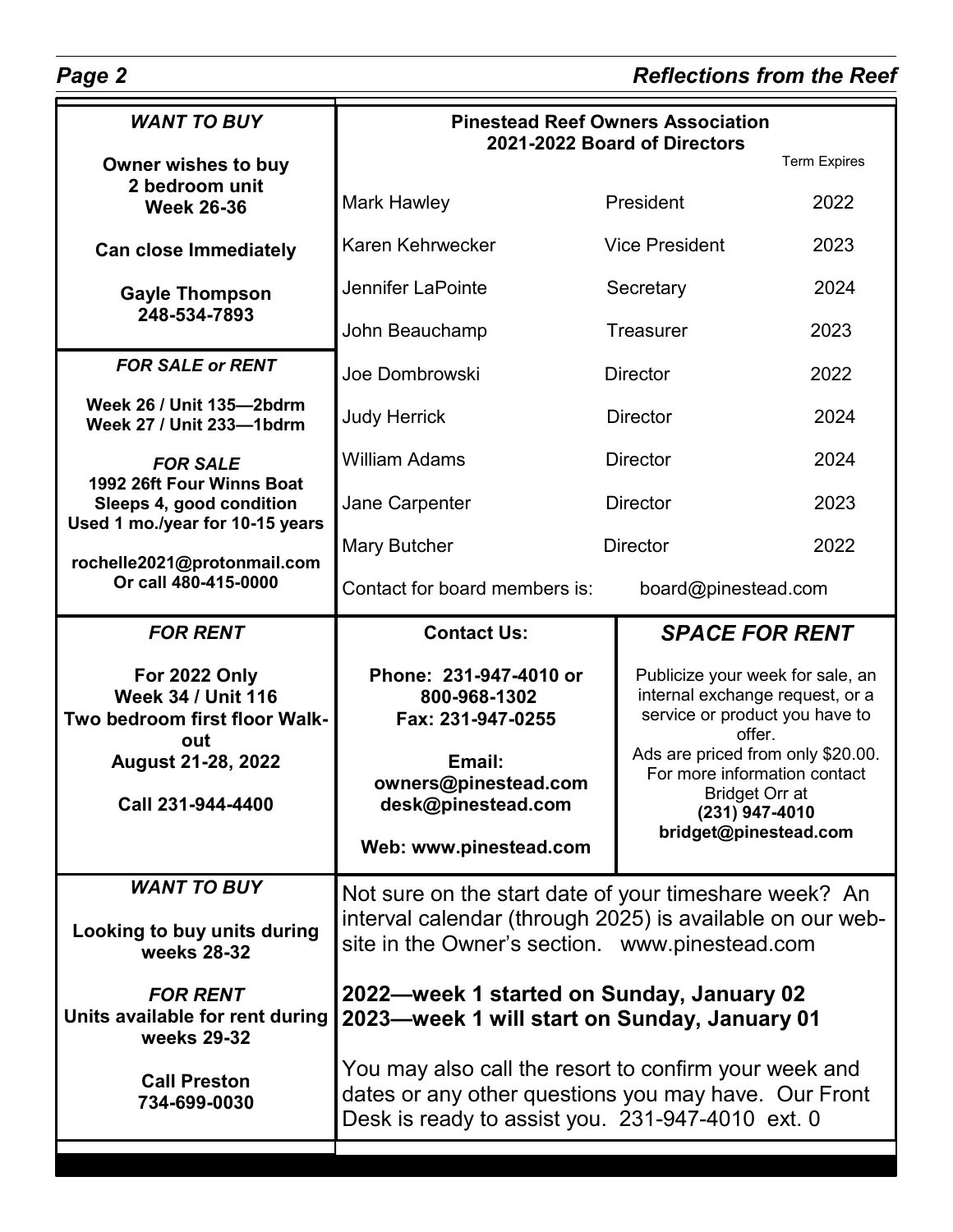| Page 3                                                                                                                                                                                                                                                                                                                                                                                                                                                                                                                                                                                                                                                                                                                                                                                                                                                                                                                                                                                                                                                                                                                                                                                                                                                                                                                                                                                                                                                                                                                                                                                                                                                                                                                | <b>Reflections from the Reef</b>                                                                                                                                                                                                                                                                                                                                                                                                                                                                                                                                                                                                                                                                                                                                                                                                                                                                                                                                                                                                                                                                                                                                                                                                                                                                                                                                                                                                                                                                                                                                                                                                                                |                                                                                                                                                                                                                                                                                                                                                                                                                                                                                                                                                                                                                                                                                                                                                                                                                                                                                                                                                                                                                                                                                                                                                  |  |
|-----------------------------------------------------------------------------------------------------------------------------------------------------------------------------------------------------------------------------------------------------------------------------------------------------------------------------------------------------------------------------------------------------------------------------------------------------------------------------------------------------------------------------------------------------------------------------------------------------------------------------------------------------------------------------------------------------------------------------------------------------------------------------------------------------------------------------------------------------------------------------------------------------------------------------------------------------------------------------------------------------------------------------------------------------------------------------------------------------------------------------------------------------------------------------------------------------------------------------------------------------------------------------------------------------------------------------------------------------------------------------------------------------------------------------------------------------------------------------------------------------------------------------------------------------------------------------------------------------------------------------------------------------------------------------------------------------------------------|-----------------------------------------------------------------------------------------------------------------------------------------------------------------------------------------------------------------------------------------------------------------------------------------------------------------------------------------------------------------------------------------------------------------------------------------------------------------------------------------------------------------------------------------------------------------------------------------------------------------------------------------------------------------------------------------------------------------------------------------------------------------------------------------------------------------------------------------------------------------------------------------------------------------------------------------------------------------------------------------------------------------------------------------------------------------------------------------------------------------------------------------------------------------------------------------------------------------------------------------------------------------------------------------------------------------------------------------------------------------------------------------------------------------------------------------------------------------------------------------------------------------------------------------------------------------------------------------------------------------------------------------------------------------|--------------------------------------------------------------------------------------------------------------------------------------------------------------------------------------------------------------------------------------------------------------------------------------------------------------------------------------------------------------------------------------------------------------------------------------------------------------------------------------------------------------------------------------------------------------------------------------------------------------------------------------------------------------------------------------------------------------------------------------------------------------------------------------------------------------------------------------------------------------------------------------------------------------------------------------------------------------------------------------------------------------------------------------------------------------------------------------------------------------------------------------------------|--|
| A 'Normal' Summer? Traverse<br><b>City's Full Slate of Events</b><br><b>Begs a Few Questions</b><br>By Craig Manning / May 30, 2022<br>A "normal" summer.<br>It's a prospect that local residents,<br>businesses, event organizers and<br>tourism professionals have been<br>hoping for since COVID-19 waylaid<br>Traverse City's economy in 2020.<br>2022 might just be the year where<br>"normal" and "summer" coalesce<br>once more.<br>But after two years of safety proto-<br>cols, depressed travel patterns,<br>downrevenues and misplaced opti-<br>mism, does<br>2010<br>a<br>kind of<br>"normal" even still exist for Trav-<br>erse City? Below, we explore the<br>hopes and dreams of summer<br>2022.<br>1. How much ground is left to<br>make up?<br>A year ago, the question was<br>whether 2021 would prove to be<br>the biggest tourism season in Trav-<br>erse City's history. The reality was<br>a little less rosy than the expecta-<br>tions.<br>The arrival of the delta variant in<br>the second half of summer 2021<br>put an end to any "pandemic is<br>The Cherry Festival<br>over" talk.<br>only came back at partial strength<br>(sans key staples like the Cherry<br>Royale Parade and the air show),<br>while other top tourism events-<br>such as the Bayshore Marathon<br>and the Traverse City Film Festival<br>-took a second consecutive year<br>off."Last year was a decent year,"<br>says Trevor Tkach, president and<br>CEO of Traverse City Tourism.<br>"We did not get back to 2019 level<br>occupancy levels for the hotels in<br>Grand Traverse County. But it was<br>definitely much bett than 2020.<br>We were off by more than 25 per-<br>cent [in 2020]. Overall occupancy | occupancy for last year was still<br>down 9.1 percent compared to<br>2019."<br>Tkach expects occupancy number<br>and overall tourist activity will con-<br>tinue to rebound this year, but he's<br>hesitant to predict a full rejuvina-<br>tion. Certain variables, he says-<br>such as gas prices, inflation and<br>workforce shortages- are limiting<br>Traverse City's rebound.<br>While those obstacles could in-<br>deed get in the way of Traverse<br>City making up the 10-percent gap<br>it still needs to clear in order to get<br>back to 2019 tourism numbers,<br>there are big positive notes, too.<br>The biggest one? The full return of<br>Traverse City's festival and event<br>slate.<br>Where last summer only had a par-<br>tial lineup, this summer's calendar<br>looks a lot more normal. The Bay-<br>shore Marathon marked a grand<br>return over the weekend by draw-<br>ing thousands of runner to Old Mis-<br>sion Peninsula.<br>Interlochen Arts<br>Center is back to a full concert<br>schedule this summer after a trun-<br>cated August and September slate<br>last year. The Traverse City Film<br>Festival is schedule for July 26-31.<br>And the National Cherry Festival<br>will restore all of its biggest tradi-<br>tions in July, including an air show<br>featuring the Blue Angels, a big<br>parade on Front Street and con-<br>certs at the Open Space.<br>the full<br>article<br>Read<br>at<br>www.traverseticker.com<br>This is an excerpt from a larger<br>story that appears in the June is-<br>sue of the Traverse City Business<br>News, available to subscribers and<br>on newsstands Wednesday, June<br>01, 2022 | <b>NATIONAL CHERRY FESTI-</b><br><b>VAL</b><br><b>JULY 2-9, 2022</b><br>Air show with the Blue Angels<br>2nd & 3rd a 1:00 PM<br>Concerts: Sheryl Crow, Dwight<br>Yoakam, Collective Soul, Nelly,<br>Jim Gaffifan, ZZ Top, Boyyz II<br>Men and more!<br>cherryfestival.org<br><b>GREAT LAKES EQUESTRIAN</b><br><b>FESTIVAL</b><br><b>JUNE 9-SEPT. 19</b><br><b>Visit</b><br>traversehorseshows.com for<br>more information<br><b>TRAVERSE CITY</b><br><b>FILM FESTIVAL</b><br><b>JULY 26-31</b><br>traversecityfilmfest.org<br><b>INTERLOCHEN CENTER FOR</b><br>THE ARTS SUMMER CON-<br><b>CERT SERIES</b><br><b>JUNE 20-AUGUST 17</b><br>Bruce Hornsby, Darius Rucker,<br>Jeremy Camp, Air Supply,<br>Buddy Guy, Bonnie Raitt, Broth-<br>ers Osborne, Boz Scaggs and<br>more!<br>interlochen.org<br><b>TRAVERSE CITY PIT SPIT-</b><br><b>TERS BASEBALL</b><br><b>MAY-AUGUST</b><br>Visit northwoodsleague.com<br>for home games<br><b>PARALLEL 45</b><br><b>THEATRE FESTIVAL</b><br><b>JUNE 30-JULY 31</b><br><b>Civic Center Amphitheatre</b><br>Cabaret, The Crucible and Al-<br>ice: A Rock Musical<br>Tickets available at<br>parallel45.org |  |
|                                                                                                                                                                                                                                                                                                                                                                                                                                                                                                                                                                                                                                                                                                                                                                                                                                                                                                                                                                                                                                                                                                                                                                                                                                                                                                                                                                                                                                                                                                                                                                                                                                                                                                                       |                                                                                                                                                                                                                                                                                                                                                                                                                                                                                                                                                                                                                                                                                                                                                                                                                                                                                                                                                                                                                                                                                                                                                                                                                                                                                                                                                                                                                                                                                                                                                                                                                                                                 |                                                                                                                                                                                                                                                                                                                                                                                                                                                                                                                                                                                                                                                                                                                                                                                                                                                                                                                                                                                                                                                                                                                                                  |  |